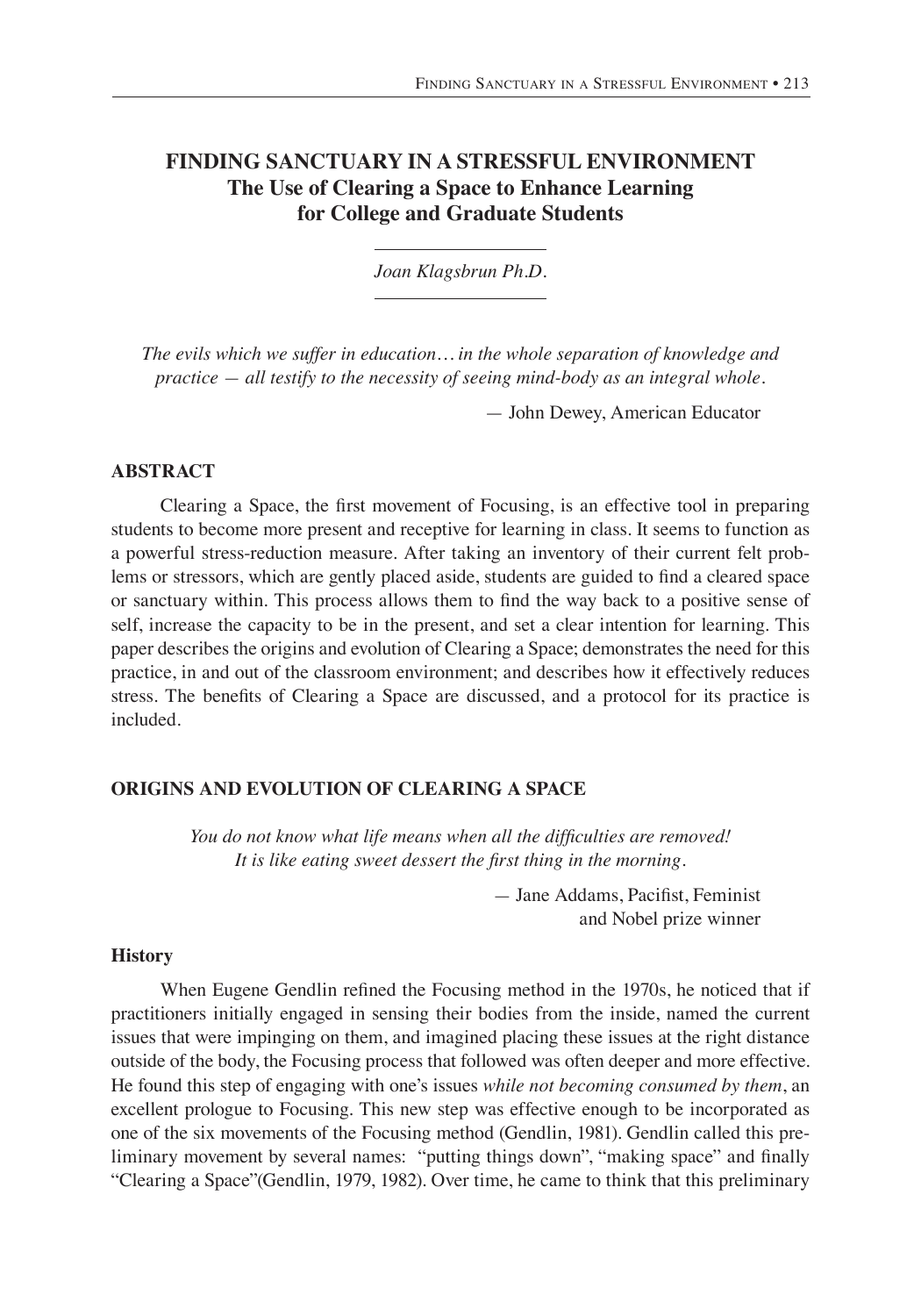step was the most effective movement to teach first, in order to impart the essence of Focusing. In one article he said, "If it succeeds, it seems to me the subsequent Focusing is much better" (1979, p.1).

During the next decade many Focusing practitioners discovered that Clearing a Space appeared to also function as a freestanding and rapid stress management tool (McGuire,1984; McDonald, 1984; Fisch, 1984). These practitioners showed that when working with highly stressed or even suicidal individuals, helping them to experience a sense of a self, separate from their issues, facilitated a shift in their whole experience of the problem. (These sessions were all in the presence of, and with guidance from, a caring therapist.) Over time, many practitioners used Clearing a Space as a stand alone technique, including for individuals facing cancer (Grindler Katonah, 1982, 1999; Kantor 1999; Somerville 1999; Klagsbrun 1999, 2007 and Klagsbrun, Rappaport, Marcow -Speiser, Post, Byers, Stepakoff, and Karman, 2006). Focusing directly on the "OK" or "all fine" place, rather than on the problem, appeared to provide a sense of hopefulness, spaciousness, and new life energy for clients with a cancer diagnosis. During this same time period, some educators were discovering the transformative possibilities of Clearing a Space in schools (McGuire,1996; Stapert,1997).

#### *Clearing a Space in School*

One important early initiative was a project conducted by Mary McGuire (1986), in which Clearing a Space was taught to elementary school students. McGuire wanted to educate children to understand that they did not have to either avoid or feel overwhelmed by their problems. She hoped that by teaching the children to learn — early in life — how not to carry stress in their bodies, later developed stress-related illnesses such as ulcers, migraine headaches, and heart attacks might be prevented. Also, by learning to listen to and trust their inner knowing, McGuire believed that the children would gain a greater sense of self-control and a heightened awareness of their own resources in problem-solving, thereby reducing some of the negative influences of peer pressure. The children took to the Clearing a Space easily, imagining placing their problems under a mattress, in the freezer, or sending them on an airplane to Florida.

Marta Stapert (1997) has also been a central force in continuing to develop a Clearing a Space for elementary school-aged children. She created a teaching manual for Clearing a Space with children, worked in several countries, and trained practitioners worldwide through international conferences. Over 70 articles on Clearing a Space and Focusing with children in schools (<http://www.focusing.org/chfc/index.html>) demonstrate the widespread and successful use of this approach.

#### *Improving School Performance*

Over the past three decades, there has also been quantitative research on Clearing a Space's effect on learning in school. In a review article, Parker (2003) summarizes evidence from a series of five studies using Clearing a Space (Zimring 1974,1983,1988, 1990.) This summary indicates that performance improved on complex mental tasks requiring attention to internally generated stimuli. It appears that Clearing a Space, which trains a person to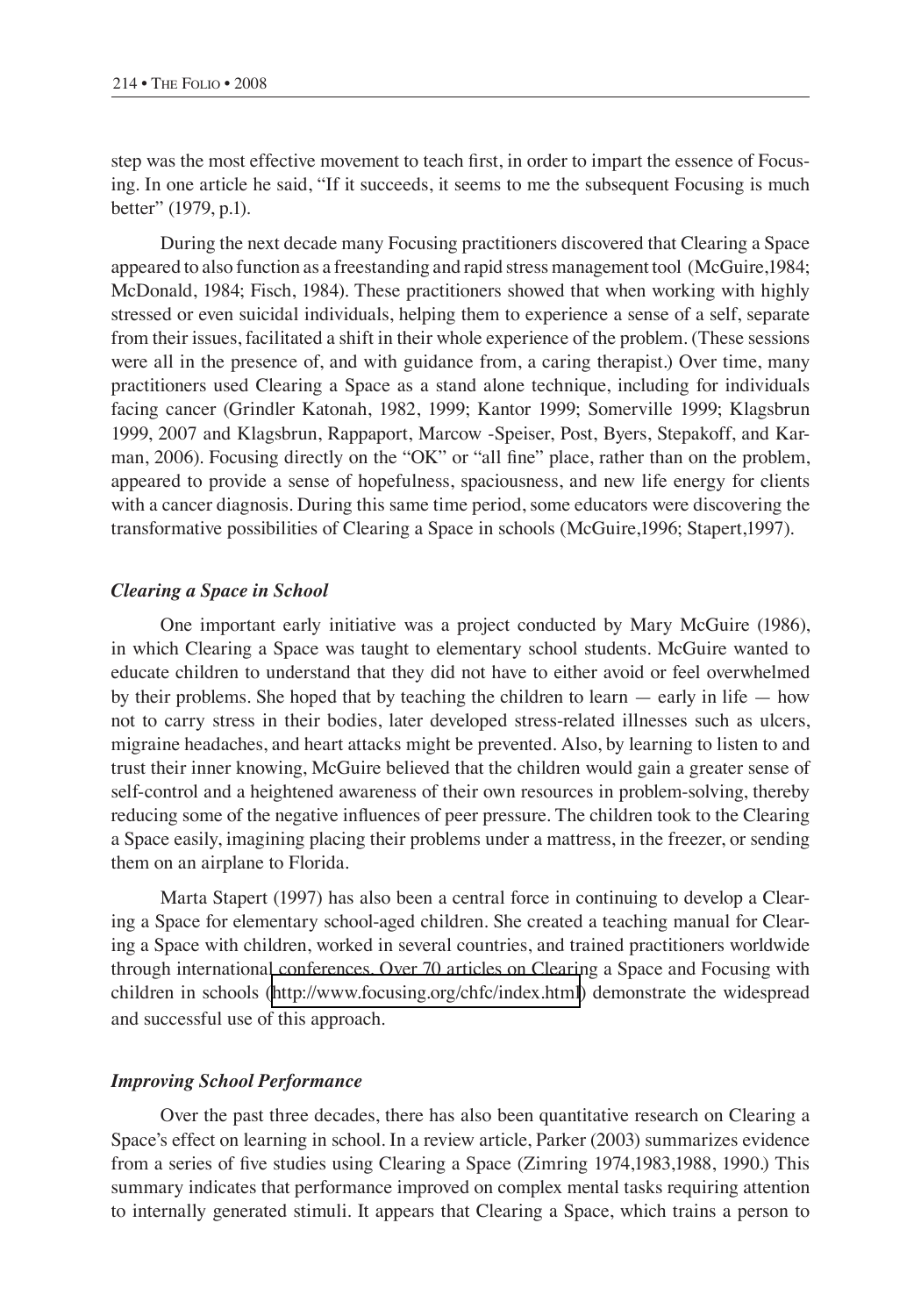reflect inwardly, strengthens one's attention and focus. The ability to be present and available for learning is critical for all students. However, it is not just younger students who need help to reduce their stress levels before settling down to learn; a complex and daunting series of stressors beset college and graduate students, as well.

### **Stress and Learning**

Stress, defined here as any factor that places undue demands on the individual's ability to adapt, often has a deleterious effect on one's cognitive capacities. Intense and prolonged stress can produce cognitive impairments in the part of the brain that affects memory and spatial relations, as well as increasing the intensity and frequency of the fight or flight response (Parks 2003). High stress levels diminish one's capacity to absorb new information and to remember what has been learned. Learning and retaining information are key skills in higher education.

Both college and graduate students come to school under the burden of a large number of stressors and distractions. College students find themselves suddenly catapulted into a new and relatively unstructured environment. They must deal with separation from home and family, the vagaries of intimate relationships, in late adolescence or early adulthood, as well as issues of identity and purpose. A similar list of stressors applies to graduate students, often with the addition of the financial pressures of managing a household, long commuting times, the demands of a family, and working part or full-time to pay for their education.

Common to all students is the fact that the burden of their non-academic life is carried with them into the classroom. And, of course, academic life has its own set of stressors: exams, time management, extracurricular activities, social life, writing papers, etc. In a recent survey by the Associated Press of college students (Fram, 2008) confirms that the stress load of students is a significant factor in diminishing their ability to be intellectually and emotionally present in class.

One additional significant stressor on students is the shift in cultural stimulation. Most students come from a culture characterized by rapid doses of highly stimulating information. Witness modern television commercials, MTV, video or arcade games, and popular movies, and you will see an environment that is faster, more intense, of shorter duration, and, on the whole, more stimulating than the one you would find in the average college or graduate school classroom. The relatively low-stimulation environment of the classroom, plus high stress levels carried over from non-class experiences, are a direct impediment to a person's ability to pay attention to, and be receptive to, the learning offered in a classroom setting.

Unfortunately, there are few places where the difficulties of making the transition from "real life" to the classroom are recognized and dealt with effectively. In one study, middle-school inner-city teachers trained students in relaxation response exercises. The students who had two semesters of exposure to these relaxation exercises developed improved work habits and higher grade-point averages than the control group (Benson, 2000).

The brain is a plastic and highly adaptable medium. New findings in neuroscience demonstrate that the way we focus our attention determines which neural circuits are activated. Optimal learning requires brain adaptability, and stress reduction techniques that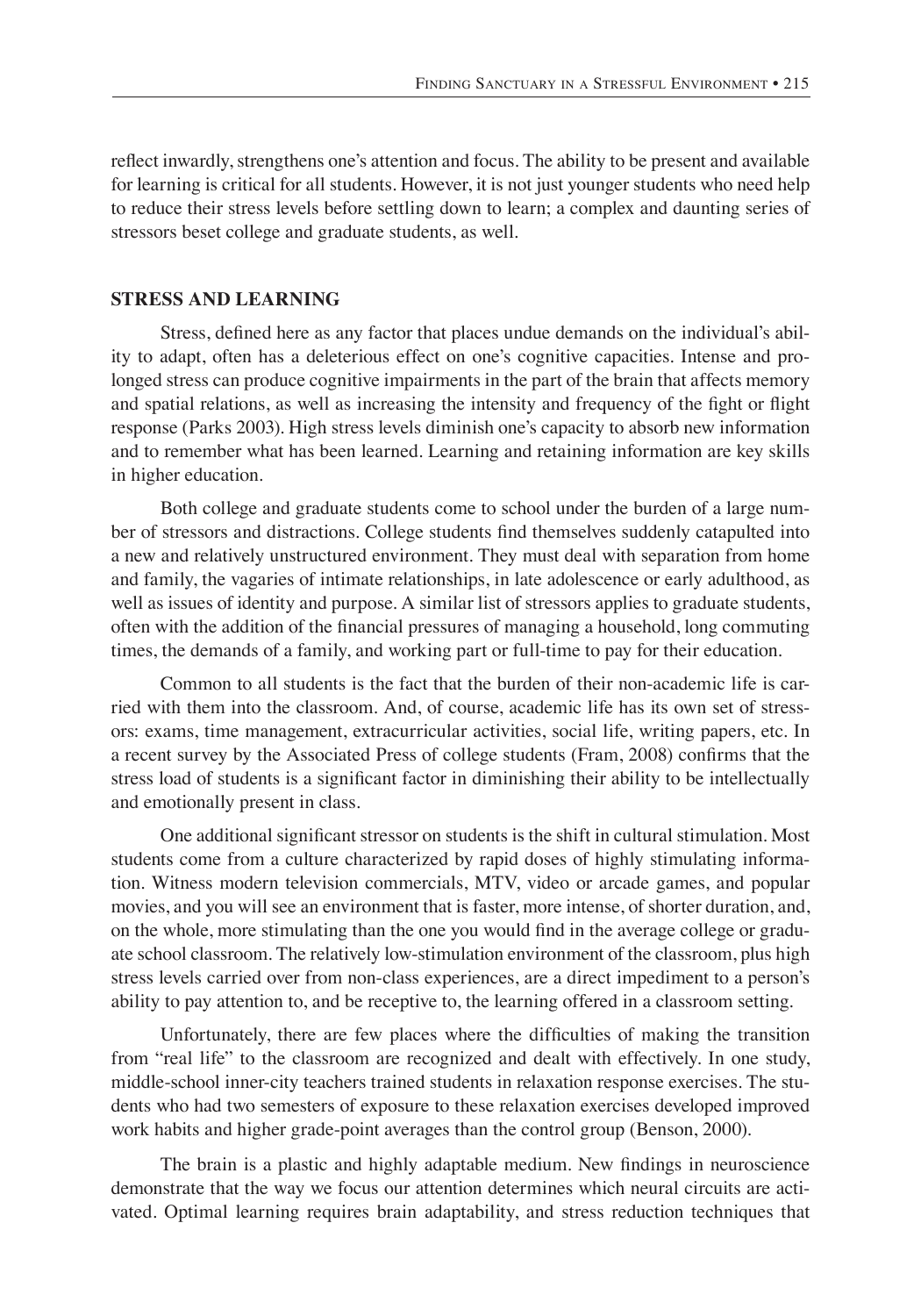improve adaptability both cognitively and emotionally (Seigel 2008). According to Siegel, inner reflection develops the prefrontal cortex, which influences our compassion and empathy for others, as well as for ourselves. He believes that such practices, which cultivate our social/ emotional competence, also promote academic success. Clearing a Space, with its emphasis on self-acceptance and inner reflection, provides just the kind of activity that Siegel believes will harness neural plasticity.

It seems evident that teachers could benefit from the implementation of stressreduction methods to help students become more present and ready to be engaged in class. Even teachers who understand how to achieve a sense of presence when stressed themselves are rarely well-versed in helping their students achieve a state of receptivity at the beginning of a class. In my experience, and from the clinical experiences and research that my colleagues and I have completed (Grindler Katonah, 1999; Klagsbrun, 1999; Klagsbrun et al, 2006; Klagsbrun, 2007), Clearing a Space appears to be a unique and effective tool for rapid stress reduction. I propose that the Clearing a Space method should be an explicit part of any college or graduate school curriculum. The effective use of this brief practice would offer both teachers and students an opportunity to become more centered, calmer and more ready and able to engage with the material in class.

#### **What Makes Clearing a Space Unique?**

Following are three explanations for how Clearing a Space reduces stress:

## **It invites us to separate each distinct issue, thereby incrementally releasing bodily tension.**

We carry stressful situations in the body as physical tension that is often specific to each psychological issue—such as tightness in the stomach about one issue, shallow breathing and constriction about another, and tight shoulders about a third. However, we often feel the stress as one big, indiscriminate knot. When we try to turn our attention away from the problems, often the body retains its stress, tension, or agitation. For many individuals, placing the generalized feeling of agitation, malaise, or anger aside all at once while trying to concentrate on something else, often does not work well. However, with Clearing a Space, we attend to how the body is carrying *each* stressor or problem, and then, strand by strand, mentally place "all about *that* one" aside. This specificity allows us to relax the particular bodily tightness or constriction attached to each issue. This method of *incremental relaxation,* removing issue by issue, can be beneficial — especially for those who cannot achieve a relaxation response in other ways. Even for those who are able to globally put aside their stressors, identifying and tagging each issue, sensing how you are without it, and finding the right distance from it, can be very therapeutic.

#### **It teaches us to name and relate to each issue without trying to solve it.**

The Clearing a Space method invites the student to actively take an inventory of what is *in the way* of feeling present and ready for class, and to then discover how it would be if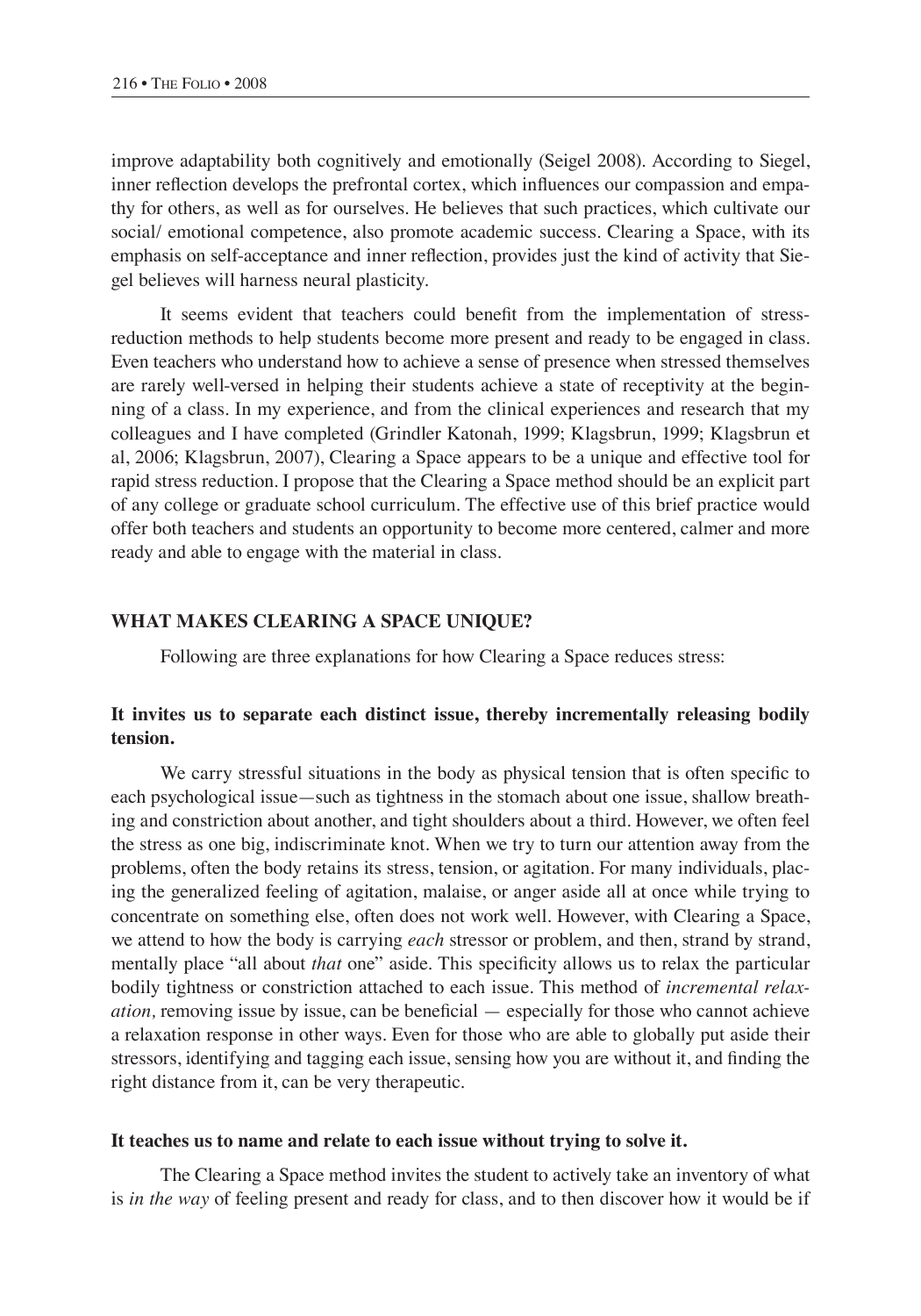all of those impediments to feeling present were removed. Whether feeling anxious, fearful, angry, scattered, fatigued, preoccupied or distracted, taking some time to identify what is "between me and feeling fine" or "what is between me and being ready to be in class", helps change the student's relationship to their problems (which usually are the current obstacles to well-being and effective learning). This process teaches the person to notice what the body is carrying, without having to work on or solve the problem right away. Instead of getting overwhelmed or avoiding the issue, the person experiences a new way of relating to the issues. This paradigm shift often brings physical and psychological relief, new energy, and a fresh perspective on the problems.

## It welcomes us to be in the 'clear' or 'all fine' space so we have a few moments in a **stress-free zone.**

Clearing a Space uniquely involves explicitly naming and setting aside each person's current stressors. While these stressors might be named aloud to a partner, the inventory can also be taken as a silent and private guided exercise. By identifying and articulating all the issues that comprise our stress load, and metaphorically placing the identified stressors "at a safe distance", the student gains some a sense of control over that stressor. More importantly, the student gets to experience what it *would feel like on a bodily level if all those impediments to feeling good were removed*. The student is being asked, in an indirect way, to summon up his or her optimal internal state of being 'all fine.' Interestingly, this cleared space is usually more than a neutral space of merely being all right; it often seems to open the Focuser into a broader spiritual experience. Many students report feeling calm, spacious, at peace, and in harmony with themselves; some report feeling a sense of unity and spirituality.

### **Why Clearing a Space is Effective**

For such a brief practice (approximately ten to fifteen minutes), Clearing a Space can be surprisingly effective. Why is it that this practice can achieve such a rapid shift of perspective, energy and mood? Some possible explanations are that Clearing a Space:

## 1. **Creates a "frame" which has as its basic assumption the idea that feeling "OK" is our natural state:**

The concept that our lives have presented us with a number of obstacles that currently block our ability to "feel OK", and that we have tools to remove these blocks, is essentially optimistic and empowering. The "frame" implies that we are basically OK, and that we now have the resources to move back toward that state.

#### 2. **Shows us how to have a relationship with our "issues":**

We attempt to treat ourselves with an **attitude of compassion, self-acceptance and friendliness**. This is not a forced acceptance of what feels unacceptable—it is simply a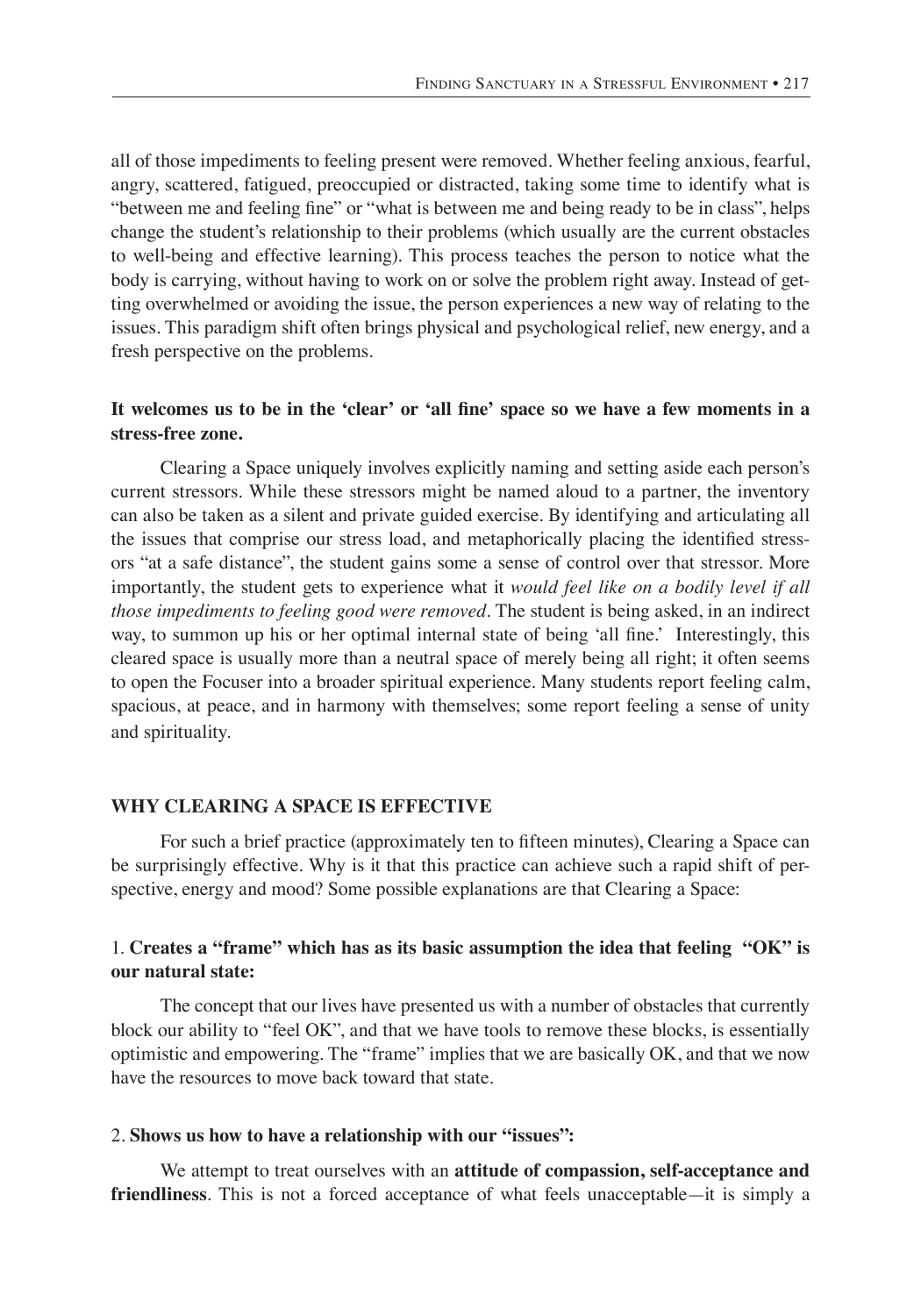"friendly" acknowledgement of whatever is there. It is as if we are saying "hello" to our issues and making a space for them, giving them credibility, but at the same time denying them any dictatorial power. This model for a compassionate relationship with difficult issues can be a potent form of stress reduction. While critical and judgmental attitudes close off lines of communication and increase stress levels, a welcoming attitude allows us to hear from parts of ourselves that have been previously inaccessible and brings some softening and stress relief.

3, **Gives a name to whatever we are sensing inside** that was previously unnamable but which has been a source of stress, tension, or anxiety.

This "thing" sensed inside (the 'felt sense') might be named as a recognizable issue such as *frustration with my boss* about not giving me a raise, which I know is connected to a tight and contracted feeling in my chest; or it may be an unknown *something* that is unclear but distinctly felt in the body, such as *a knot of dread in the pit of my stomach that I don't yet understand*. Either way, we are empowered to use Clearing a Space as a tool for identifying those sensations that are not yet symbolized through words. By recognizing and naming them, we begin the process of releasing their hold over us.

# 4. **Helps us to put each of these issues at the right distance away,** *outside the body* **— thus creating a sense of a larger self that is not constrained by our problems and limitations:**

Some people use imagery to place the issues away— such as wrapping them up like a package and placing them next to where one is sitting; or placing them in a boat and sending them out to sea, or finding a spot where each one belongs. One student reported giving her first issue to a close friend who held it lovingly, placing a second issue in a large see-through container by her side, and sending her third problem to Kansas, hundreds of miles away. This act of tailoring the image to the *right "packaging"* and setting it at *"the right distance"*  allows each person to invent a personal method of managing the stress inherent in that issue that works best. It employs **the intelligence of the body/mind, which seems to know how and where each issue needs to be placed** so that one gets respite from it. In this process, each person learns how to achieve a state that is neither abandoning problems nor confronting them, but merely "parking" them at a comfortable distance in order to be present for the task at hand (i.e. being present in class). The message of this practice is that each of us has the capacity to hold our issues without becoming contaminated by them, and to accurately find what will bring our lives forward.

#### 5. **Brings to light our** *background* **sense:**

In addition to the inventory that comes from the body's experience of what it is carrying in the moment, we are asked to identify a *background* sense—that familiar quality that is like the wallpaper that we don't even see any more –– that is there, coloring our whole present-time life experience. A *background* sense is like an *always* feeling, such as *always* feeling driven, or *always* sad, or *always* pressured, unprepared, bored, disconnected, racing,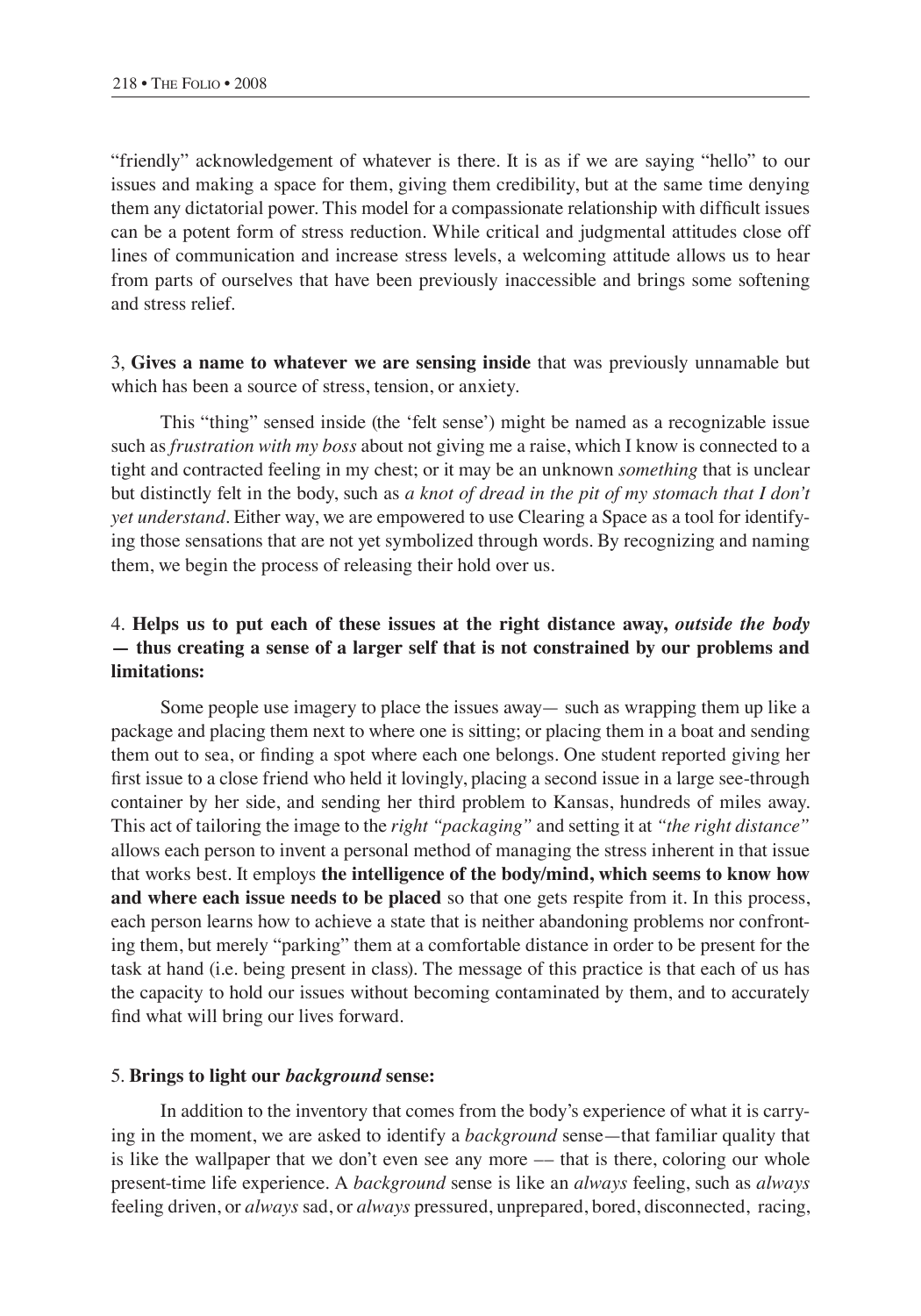anxious or exhausted. The *background* sense might also be positive, such as *always* feeling excited, or eager, or content. By discovering this *background* sense, we get a more global perception of what is *between us and feeling fine.* Students often feel the greatest relief from realizing that there *is* a background sense, and then identifying and placing it at the right distance away.

## 6. **Gives us a glimpse of what it would be like to experience ourselves without our familiar concerns and weighty issues:**

As we take a minute or two to dwell in the cleared or clearer space, we feel more enabled to experience what it would be like to live without all those tangles that comprise our tension or heaviness, and compromise our sense of well being. This is an important moment and often a rare experience for many individuals. Without those burdens, most people report feeling lighter, less weighed down, and more how they are when they are at their best. They describe this feeling variously as feeling calm, or spacious, or finding a bigger perspective, or getting connected to their aliveness and energy.

While the process of Clearing a Space is relatively brief, it is quite unique. The aforementioned six explanations of why it is effective in reducing stress are not totally comprehensive; however, the points suggest some of the reasons that this method can efficiently shift energy, perspective, and transform mood.

# **Clearing a Space in Conjunction with College or Graduate School Curriculum**

There are two ways that Clearing a Space can be incorporated at the start of a class teacher facilitated or peer partnerships:

**Teacher Facilitated:** The teacher begins the class by guiding the students through the CAS protocol. Students are invited to become aware of their breathing, to relax, to come into silence, to remember a time when they had a sense of peace or well being, and to identify, name and metaphorically set the issues weighing on them at the right distance outside their body. If students are in a positive place, they spend time noticing what has contributed to their feeling so good.

A constructive relationship between teacher and student often develops as teachers convey acceptance and permission through their tone of voice when guiding students in CAS. Students typically feel that their full selves are welcome in the class. The teacher is then *'experienced'* as validating students as they are, as well as offering something of value that assists students in making the transition from their busy lives into the classroom environment.

**Peer Partnerships:** The second way to incorporate Clearing a Space into class involves students finding a partner and taking turns reading each other the protocol. In this alternative model, students can choose to keep their issues silent or, if they feel safe and comfortable with their fellow student, they can say out loud what is in their way of being fully present for class that day.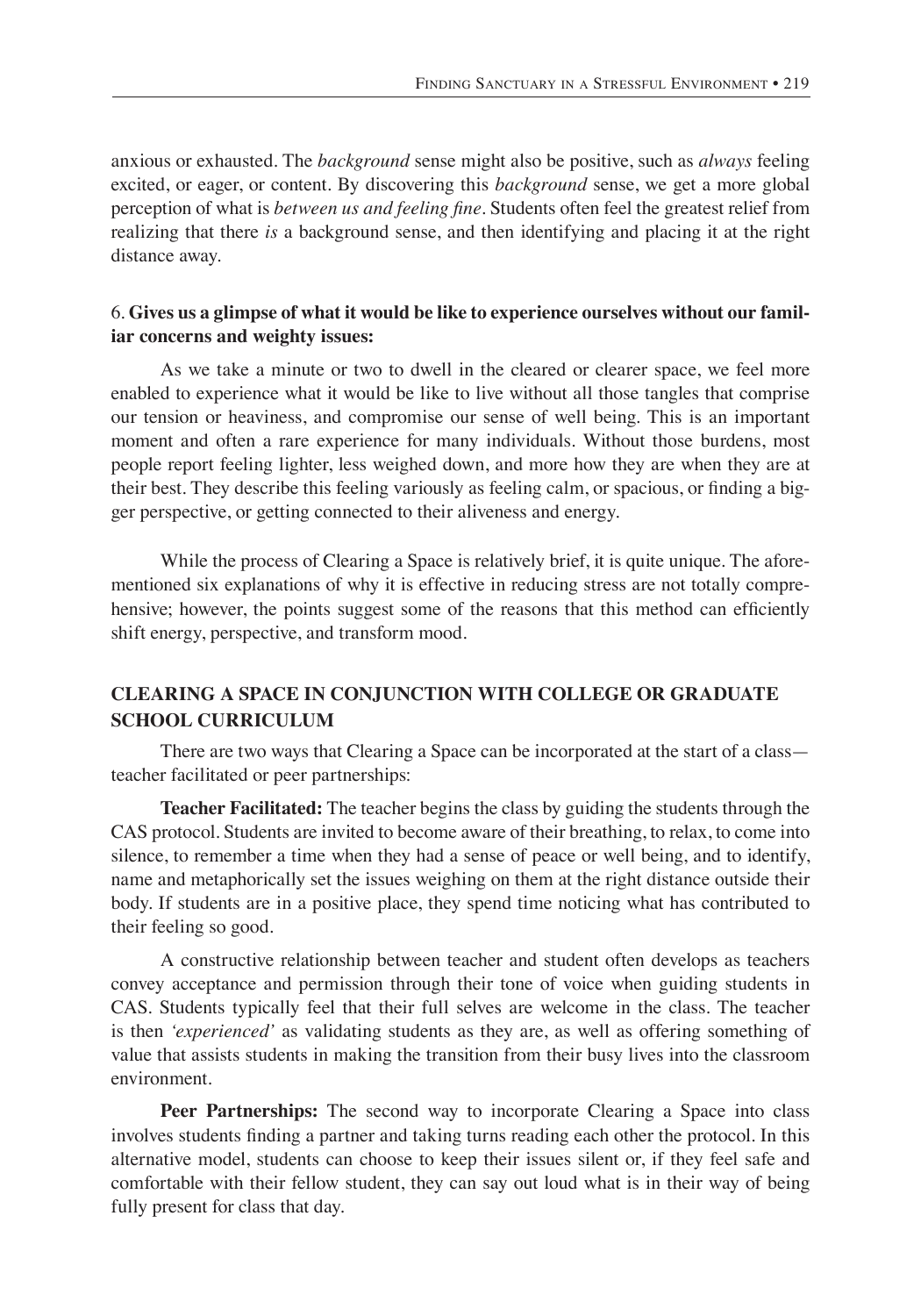Often, when a student shares with a fellow student, either by following the process in silence or aloud, a sense of trust often develops. Consequently, an intimacy and bond occurs that has many benefits, such as: reducing the sense of isolation which many students face; reducing stress by feeling that one's situation is held and validated by a peer, often increasing mood, and creating the possibility of new friendships. Having someone *hold the space* while doing this personal and inner reflection can also allow the student to go deeper into clearing out the difficulties, because the process taps into the power of human connection.

# **Comparing Clearing a Space to Meditation and Other Contemplative Practices**

There are some similarities between Clearing a Space and other contemplative practices such as the relaxation response, meditation, and yoga. All four methods lead to a calming of the sympathetic nervous system, and all involve turning inward and using silence as part of their practice. However, there are some interesting differences between Clearing a Space and the contemplative methods.

First, instead of giving only bare attention to the stressor, as one does in meditation, in Clearing A Space one directs one's attention fully to a concern or difficulty, and then observes how the body is carrying that issue. Second, in Clearing A Space one attends to the *felt sense* level of experience — that vague, elusive preverbal sense of *something* that you can distinctly feel in the body. Meditation sees images, thoughts and emotions as quite separate phenomena (Grindler Katonah, 2006).

Third, imagery usually does not play a significant role in meditation. It is, however, an integral element of Clearing A Space. It can be creatively employed by the student as a unique way to place each stressful concern outside the body.

Finally, Clearing A Space also has a relational dimension. This contrasts with relaxation and meditation, which are generally used as solo practices. Whether it is the teacherstudent relationship that is improved (through the teacher's voice getting connected to the reduction in stress), or whether it is contact with another student (creating a sense of intimacy and connectedness), there is a communal benefit that comes from the relational aspect of this process. The class becomes engaged in a unified way, and shares a common practice. Moreover, the relational aspect also speaks to a special aspect of Clearing a Space in which one develops a relationship with one's issues—saying "hello" to them and trying to bring a respectful friendliness towards them. In return for this gentle acknowledgement, the issues are often more willing to be temporarily placed out of the body, offering some needed respite from them.

### **Students' Response To The Clearing A Space Practice**

Students deeply appreciate the 10-15 minutes to collect and center themselves, and are much more present. Any concern about the "lost time" of teaching is made up by the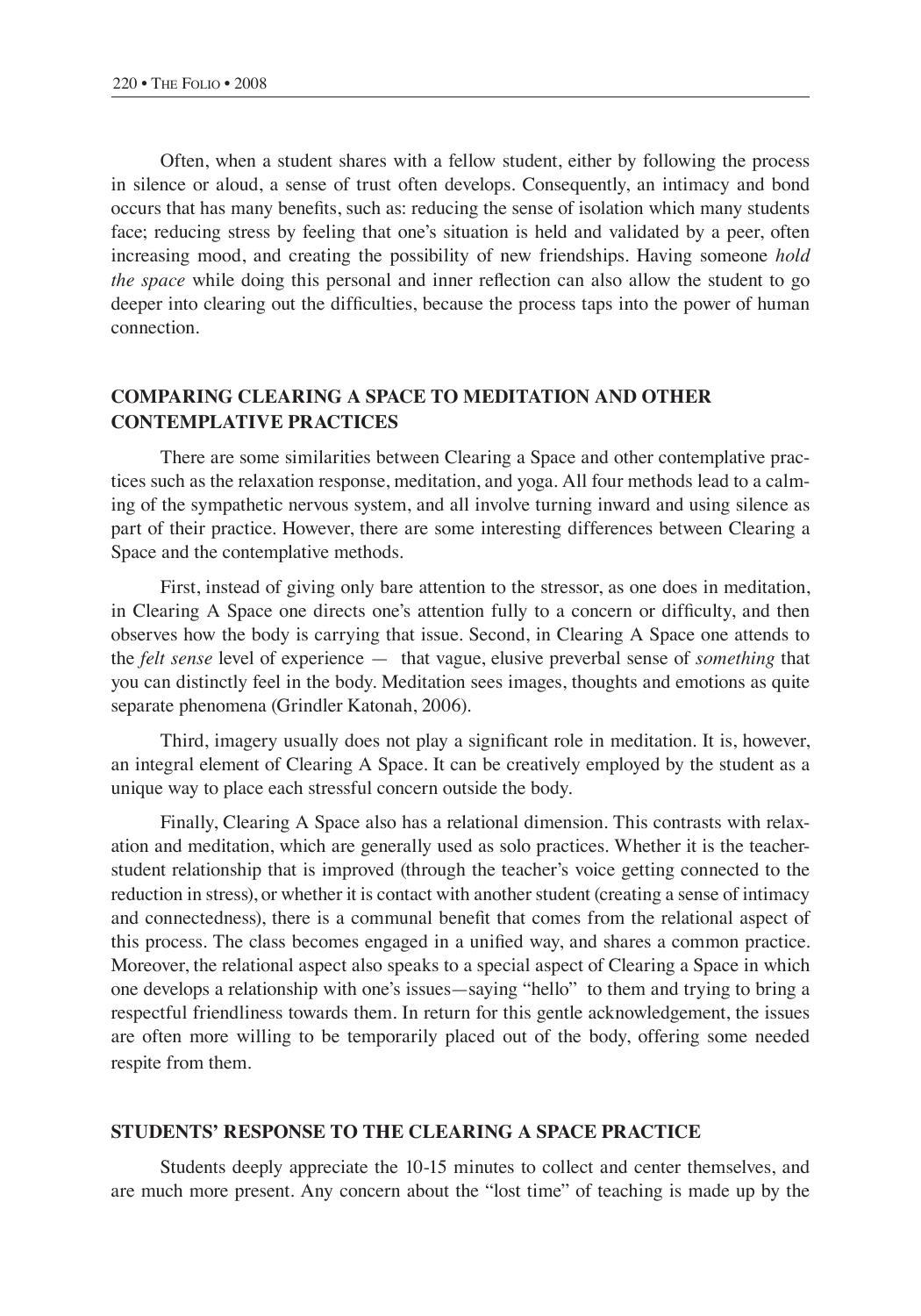students' increase in attentiveness and engagement with the class material. One informal measure I have for the effectiveness of this tool of Clearing a Space is how punctual students are. I have asked students who arrive late, to please wait outside the classroom until the Clearing a Space time is complete, so as not to disturb the others. Rarely does anyone arrive late! And, if by chance I forget to start class with this practice, students remind me to stop and help them to Clear a Space. In my evaluations from over 30 years of teaching, students have repeatedly mentioned how helpful Clearing a Space has been. They report that it helps them with their transition to school from wherever they were before, or as they change from one class to another. Students then realize that getting themselves physically to class doesn't assure that they are truly present. Many have also reported that over time, Clearing a Space becomes a practice that they can use outside of class as well, whenever they feel overwhelmed or weighed down. They are able to generalize its use to any stress-laden situation.

## **Conclusion**

Clearing a Space provides many advantages to teachers and students.

It is a harmonizing practice that connects mind/body and spirit — a process that is physical (works with the body), mental (works with attention, intention, and meaning), and spiritual (creates a broader perspective). It is a very effective way of preparing students for a new learning experience by encouraging them to become more present to themselves, more

## **Protocol for Guiding Students Through Clearing a Space**

The following are instructions for either the teacher or the students to read. If the peer method is being used, instead of pausing for the prescribed amount of time, the partners can give each other a signal, such as lifting a finger, to indicate that they are ready for the next instruction.

- 1. When you are ready, you might allow your eyes to close (or you can keep them open if you prefer), and begin to get comfortable in your chair. You might let yourself take a few slow, deep breaths, and then allow your attention to gently rest in the center of your body. (PAUSE)
- 2. Let's begin by remembering a time or place in which you felt a sense of well being, or peacefulness (and if you can't remember such a time, you might just imagine one). (PAUSE)

 Allow yourself to get there with all your senses — what does it smell like, what do you see? What does it feel like to be you, with this sense of well being? (PAUSE)

3. Now, see if there is anything between you right now and that sense of well–being that you recalled. Ask yourself, "What's in the way of feeling fine?" (PAUSE) Don't answer, but let what comes in your body do the answering. Wait for a felt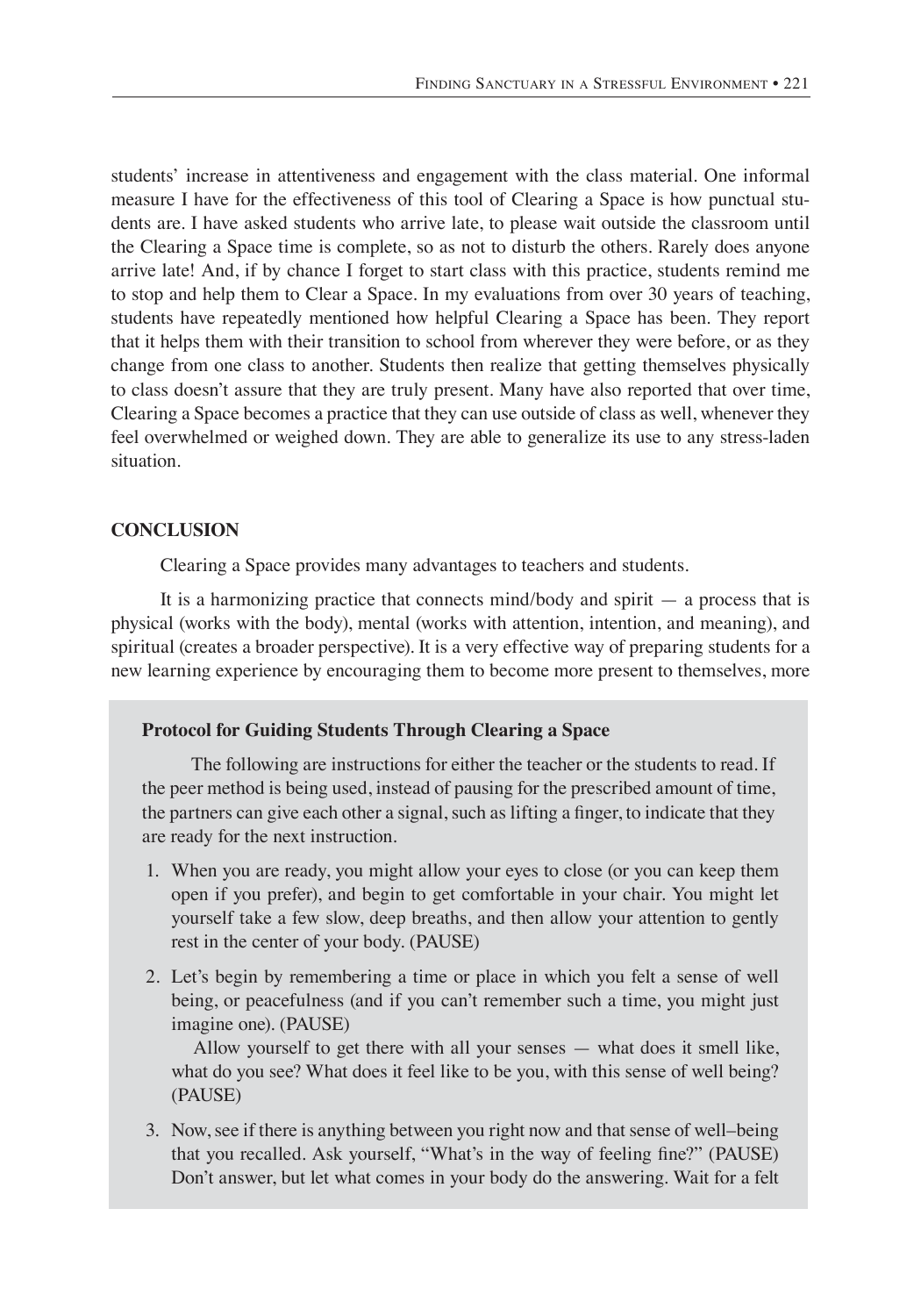sense of one concern to form. (10 second PAUSE) If no concerns are present, you might keep your attention on the sense of peace or well-being.

- 4. If there is something in the way of feeling perfectly fine, see if there is a word, a phrase, or an image that captures the quality of how the concern feels in your body. (5 second PAUSE) Say the word, phrase, or image back to yourself, and check to see if it fits the sense you have there exactly.
- 5. Now give this concern your accepting, friendly attention for a few moments, so that you can acknowledge that it's really there (5 second PAUSE). Then, put it aside for a while by imagining that you are placing it outside of your body, in a safe place. Sometimes it helps to imagine that you're sitting on a park bench, and each concern can be wrapped up like a package, and placed on the park bench next to you—or at whatever distance away would feel right. It sometimes helps to take a big exhalation to breathe it out. (10 second PAUSE)
- 6. As you bring your attention back into your body, notice if you now feel a little lighter or clearer inside without that one. (PAUSE)
- 7. Now again, bring your attention inside and ask, "Except for that, am I feeling fine?" (5 seconds). Wait and see if something else wants your attention next.
- 8. If something else comes up, wait for a felt sense of that concern to form (PAUSE), and see if a word, phrase, or image captures the quality of how this concern feels in your body. (PAUSE) And then, after spending a little time with it, place it outside your body in a safe place as well. (10 second PAUSE) Notice if you feel a little lighter or clearer inside without that one. (PAUSE)
- 9. (If the person seems to have another concern that is in the way of feeling fine, repeat steps 7 and 8 again before continuing. Check to see if they have cleared their concerns). Now, in addition to those issues and concerns you have placed aside, most of us have a *background* sense — always feeling a little anxious, or sad, or harried, or tense — see if you can find a background sense that's there for you today. Now, see if you can wrap that one up and place that out as well, breathing it out. (10 seconds)
- 10. Finally, bring your attention back inside your body and see if you find that there is a clearer space there. (10 seconds) Welcome this space and allow yourself to rest in it. (10 second PAUSE). This is a time to remember that you are not your problems, even though you have them… you are much larger. (10 second PAUSE). Now see if a word, phrase, image or gesture captures how it feels in the "clearer space". (10 seconds). Say this word or phrase back to yourself and see if it is a good 'fit'. You might want to spend a little time with it, just as it comes there for you. (PAUSE 10 seconds)
- 11. When you are ready, please turn your attention to the class that is about to begin. (PAUSE 5 seconds). See if you can find an intention for yourself in relation to this class — perhaps something you want to either learn or share, or a question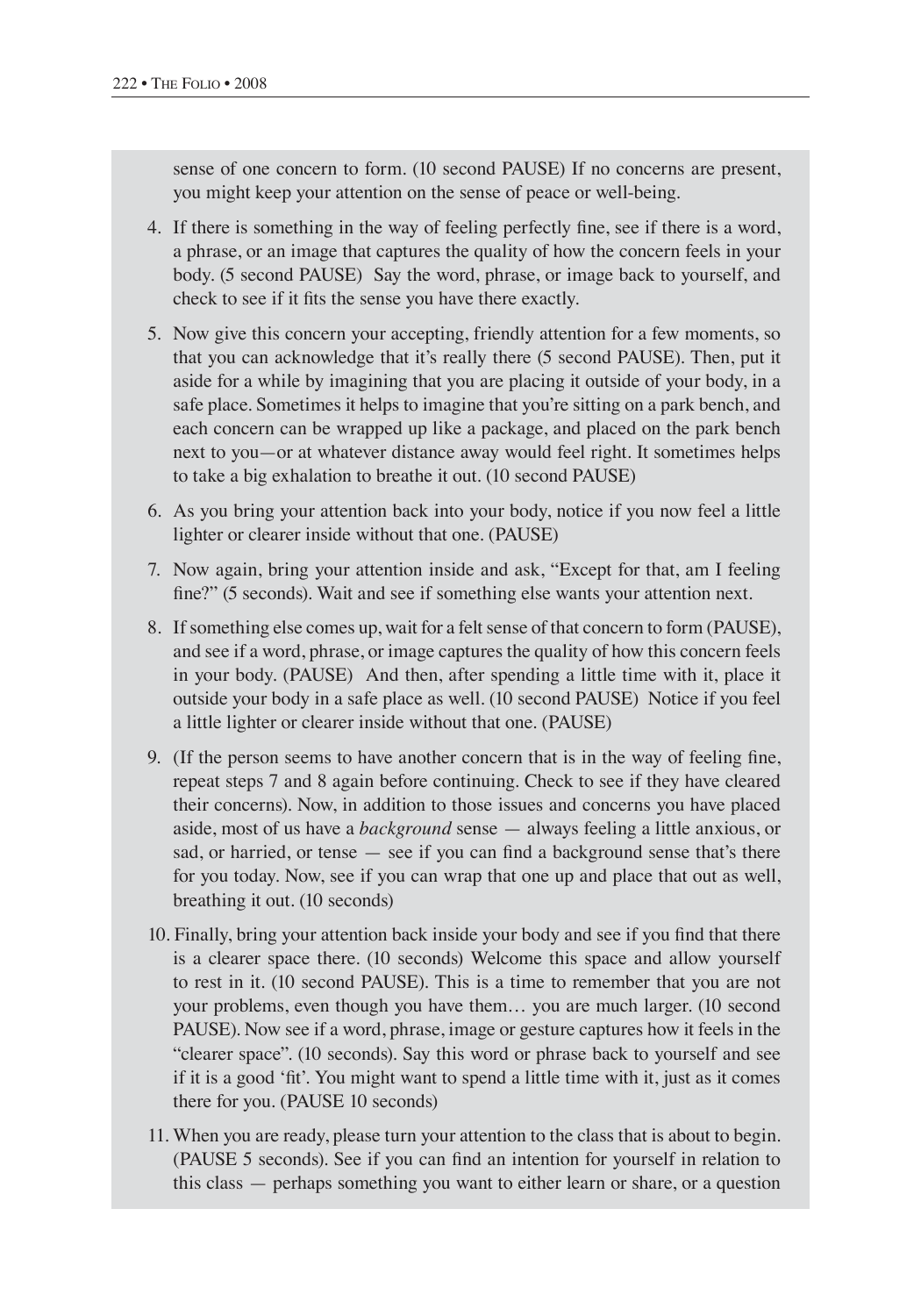you may have. When you are ready, slowly and gently bring yourself back into the room. You might want to stretch as you are coming back. (PAUSE). If it feels right, you might want to look around the room and make some eye contact with others, to make sure you are fully back.

centered, and more clear about their intention for coming to class. Whether done as a whole class, or in pairs, Clearing a Space often brings both physiological and psychological relief. We come to realize that while we often have issues that are weighing on us, we can tag them and place them aside. In observing the issues or stressors from a safe distance, we become aware that we are not our problems. When we enter the 'cleared space', we can experience that essential part of ourselves that is separate from our problems, and uncontaminated by them. This fresh connection to an unburdened, larger self typically creates a sense of inner calm or peace.

With practice, over time, Clearing a Space becomes a stress reduction skill that is transferable to a variety of other circumstances the student may face outside of the classroom. In addition to increasing their presence in the classroom, students report utilizing this method for stress reduction when preparing to study, write a paper, give a presentation, or deal with personal problems. It truly becomes a sanctuary—a respite, a place to be still, to recharge, and to remember *who* they really are.

### **REFERENCES**

- Benson, H., Wilcher, M., Greenberg, B., Huggins, E., Ennis, M., Zuttermeitster, P.C., Myers, P., and Friedman, R. (2000). Academic performance among middle-school students after an exposure to a relaxation response curriculum. *Journal of Research and Development in Education*, 33(3), 156-165.
- Bernick, N. and Oberlander, M. (1969). Effect of verbalization and two different modes of experiencing on pupil size. *Perception and Psychophysics. 3,* 327–339.
- Fisch, D. (1984). Clearing a space –A variation. *The Folio. A Journal for Focusing and Experiential Therapy. 3(2), 39-44.*
- Fram, A. (2008). For many college students, stress hurts motivation, attention, AP-mtvU poll says. Retrieved March 18th, 2008 from signonsandiego.com web site: [http://www.](http://www.signonsandiego.com/news/education/20080318-0808-collegepoll-stress.html) [signonsandiego.com/news/education/20080318-0808-collegepoll-stress.html](http://www.signonsandiego.com/news/education/20080318-0808-collegepoll-stress.html)
- Gendlin, E.T. and Berlin, J.I. (1961). Galvanic skin response correlates of different modes of experiencing. *Journal of Clinical Psychology, 17* (1), 73-77.
- Gendlin, E.T. (1979). How I teach Focusing. Unpublished paper.
- Gendlin, E.T. (1981). *Focusing*. New York: Bantam Books.
- Gendlin, E.T. (1982). An introduction to the new developments in focusing. *The Folio. A Journal for Focusing and Experiential Therapy.* 2(1), 24-35.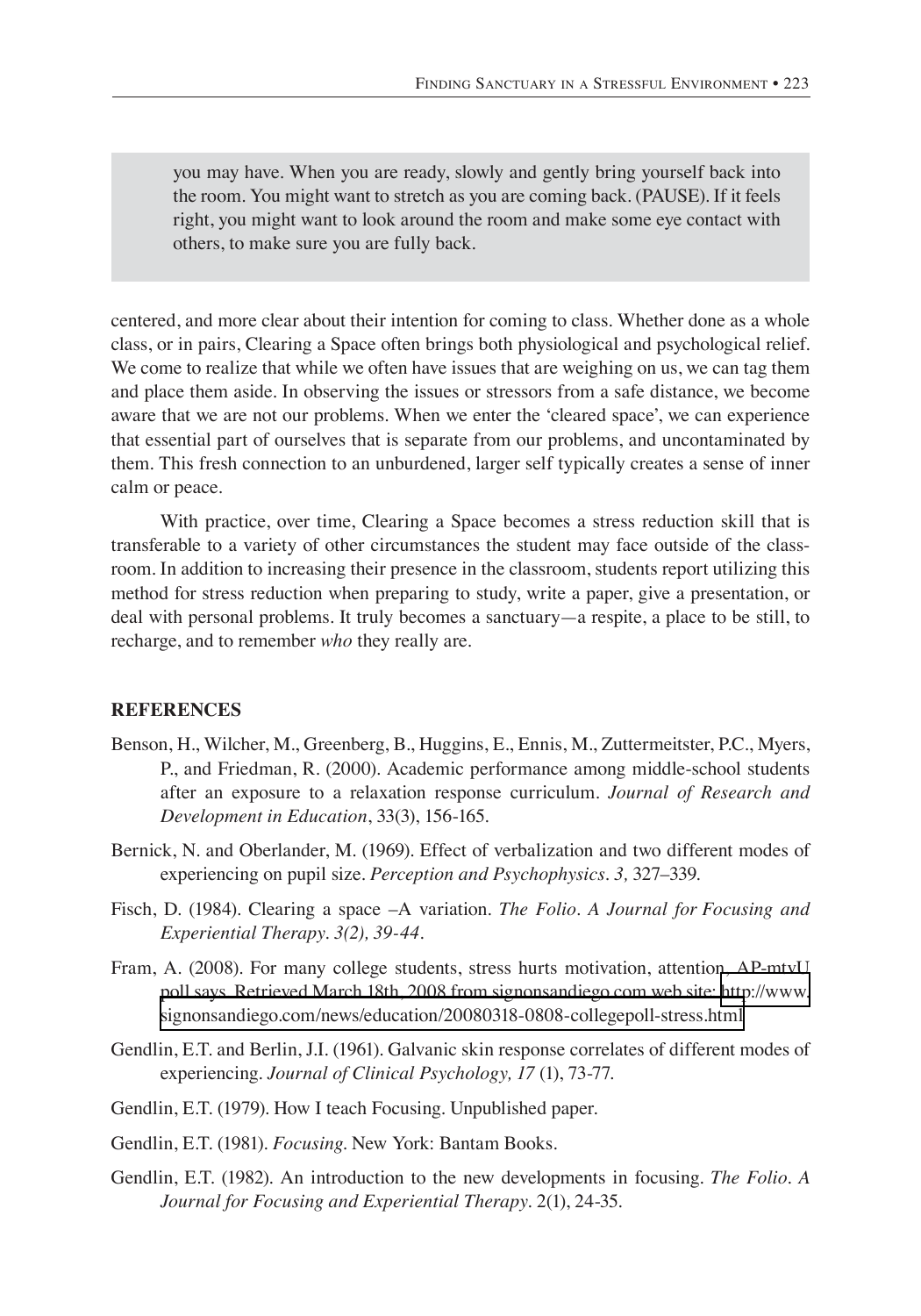- Gendlin, E.T. (1999). The first step of focusing provides a superior stress-reduction method. *The Folio. A Journal for Focusing and Experiential Therapy.* 18(1), 178.
- Grindler, D. (1982). Clearing a space with someone who has cancer. *The Folio. A Journal for Focusing and Experiential Therapy.* 3(2), 11-22.
- Grindler-Katonah, D. (1999). Clearing a space with someone who has cancer. *The Folio. A Journal for Focusing and Experiential Therapy.* 18(1), 19-26.
- Grindler-Katonah, D. (1999). Focusing and cancer: A psychological tool as an adjunct treatment for adaptive recovery. *The Folio. A Journal for Focusing and Experiential Therapy.*18(1), 18.
- Kantor, M. (1999). Clearing a space with four cancer patients. *The Folio. A Journal for Focusing and Experiential Therapy.* 18(1) 21-35.
- Klagsbrun, J. (1999). Focusing, illness and health care. *The Folio. A Journal for Focusing and Experiential Therapy.* 18(1), 162-170.
- Klagsbrun, J., Rappaport, L., Marcow-Speiser, V., Post, P., Byers, J., Stepakoff, S., and Karman, S. (2006). Focusing and expressive arts in therapy as a complementary treatment for women with breast cancer. *Creativity in Mental Health*, 1(1), 101-137.
- Klagsbrun, J. (2007). Transforming fear: What we can learn from some people with cancer. *The Folio*. *A Journal for Focusing and Experiential Therapy.* 20(1), 5-14.
- McDonald, M. (1984). Focusing on the clear space. *The Folio. A Journal for Focusing and Experiential Therapy.* 3(4), 122-129.
- McGuire, M. (1984). Experiential focusing with severely depressed suicidal clients. *The Folio. A Journal for Focusing and Experiential Therapy.* 3(2), 47-61.
- McGuire, M. (1986). School project: Teaching "clearing a space" to elementary school children, ages 6-11 yrs. *The Folio. A Journal for Focusing and Experiential Therapy.* 5(5),148-160.
- Park, C.R., Campbell, A.M., and Diamond, D.M. (2001). Chronic psychosocial stress impairs learning and memory and increases sensitivity to yohimbine in adult rats. *Biological Psychiatry*, 50(12), 994 -1004.
- Parker, R. (2003). A clear sensorium helps learning; monograph from The Focusing Institute.
- Siegel, D. (2008). Garrison Institute Newsletter, Issue 6.
- Summerville, M.E. (1999). Listening from the heart to people living with cancer. *The Folio. A Journal for Focusing and Experiential Therapy.* 18(1), 42-46.
- Stapert, M. (1997). Focusing in school. *The Folio. A Journal for Focusing and Experiential Therapy.* 16, 1-2.